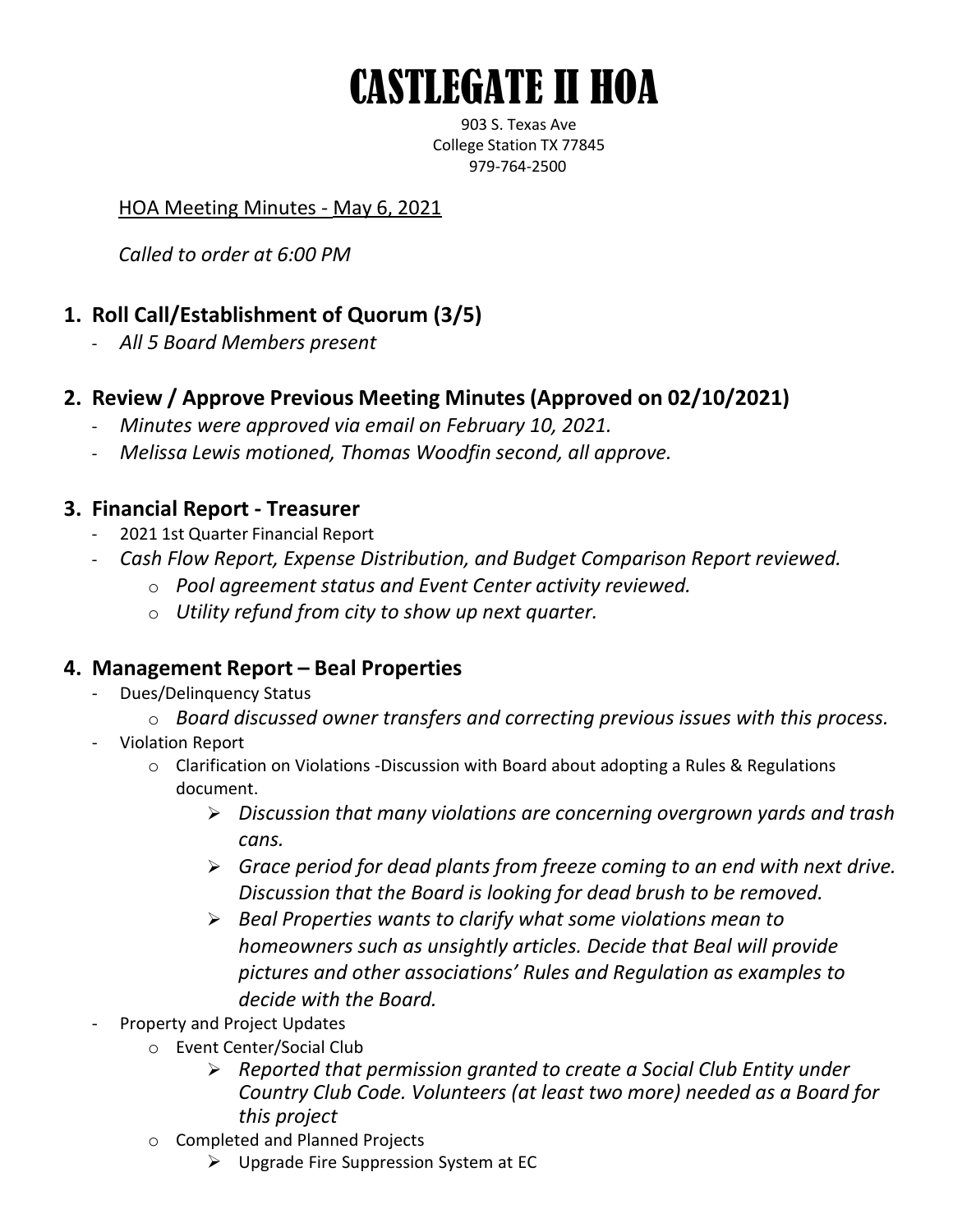- *Now radio transmitter installed to replace cellular*
- ➢ Pool Repairs
- *One light not repairable and will be capped off. Engineering opinion given on doors and movement in building. Not enough of an issue to address at this time. All other repairs completed.*
- $\blacktriangleright$  Landscape at EC and AC
- *All landscaping completed. Will watch palm trees until late summer and then decide what needs to be done.*
- $\triangleright$  Wi-Fi at EC
- *Will be working next week.*
- ➢ Pool Furniture
- *On order.*
- o Traffic on Victoria
	- ➢ *Proposing traffic study to slow traffic down if approved by 51% of homeowners in area. Board favors supporting a homeowner initiating this process.*
- o School Pick Up Parking WSP and Hailes/Warkworth
	- ➢ *Board asks if Beal can ask school principal to send memo to parents about parking.*
- o Egremont Court Street Repair Status Update
	- ➢ *Residents will be notified about the city budget hearing to push this issue.*
- o Loan Refinance Update
	- ➢ *Still being processed.*

*Email with bid for erosion repairs will be resent.*

### **5. Committee Reports**

- Landscape Committee Thomas Woodfin
	- o *Landscape Committee discussion moved to end of meeting.*
	- o *Fountain electrical issue still being worked on and looking into making key for box.*
	- o *Email with bid for erosion repairs will be resent.*
- ACC Committee
	- o *Architecture Committee actions reviewed.*
- Social Committee Beth Kimmel
	- o *Update given on Social Club. Ideas include a planned start of summer event for kids at pool and book/crafting clubs at EC.*
	- o *Requested budget given to Board.*

*Future meeting dates posted in packet.*

### **6. Unfinished Business**

- Lights on Greens Prairie
	- o *Need decision to remove them or fix them.*